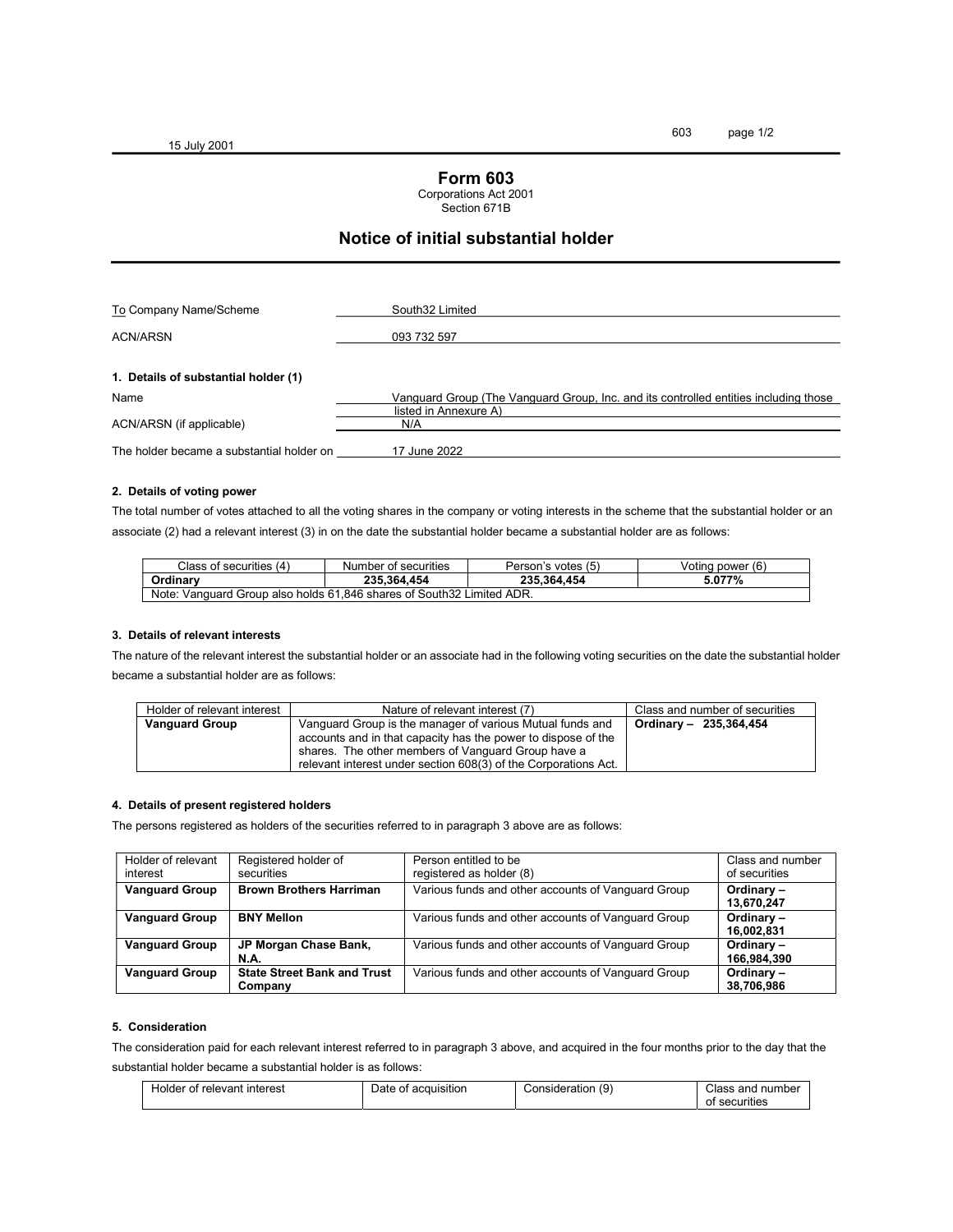See Annexure A

603 page 2/2 15 July 2001

## 6. Associates

The reasons the persons named in paragraph 3 above are associates of the substantial holder are as follows:

| Name and ACN/ARSN, | Nature of a |
|--------------------|-------------|
| (if applicable)    | association |
| N/A                | N/A         |

### 7. Addresses

The addresses of persons named in this form are as follows:

| Name              | Address                                                                           |
|-------------------|-----------------------------------------------------------------------------------|
| Vanguard<br>Group | <b>USA</b><br>. .<br>19482<br>V2F<br>2600.<br>PΔ<br>Valle∖<br>orge.<br>BOX<br>. J |

| print name | Shawn Acker | capacity | Compliance Manager |
|------------|-------------|----------|--------------------|
| sign here  | HAWN Acces  | date     | 22 June 2022       |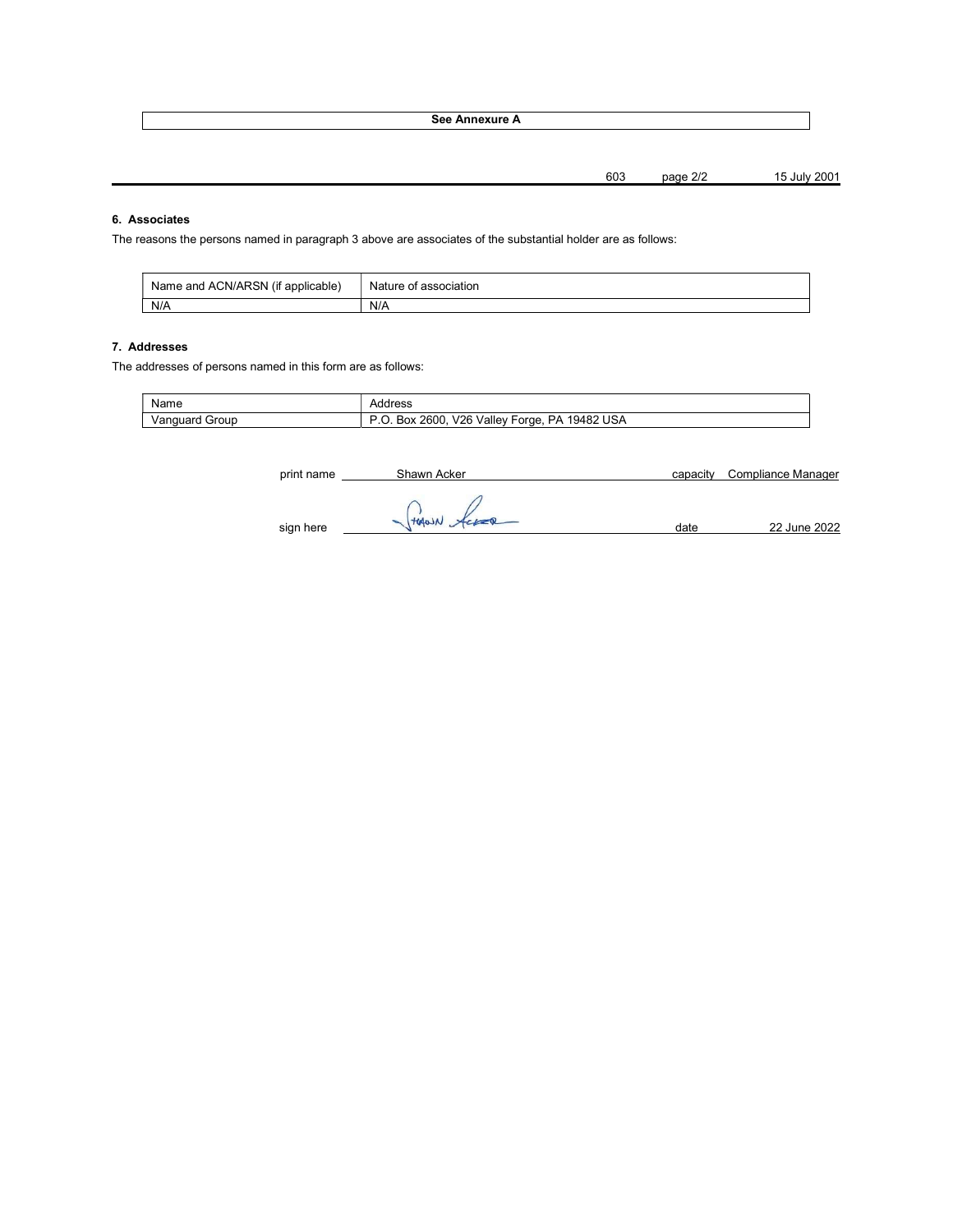#### DIRECTIONS

- (1) If there are a number of substantial holders with similar or related interests (eg. a corporation and its related corporations, or the manager and trustee of an equity trust), the names could be included in an annexure to the form. If the relevant interests of a group of persons are essentially similar, they may be referred to throughout the form as a specifically named group if the membership of each group, with the names and addresses of members is clearly set out in paragraph 7 of the form.
- (2) See the definition of "associate" in section 9 of the Corporations Act 2001.
- (3) See the definition of "relevant interest" in sections 608 and 671B(7) of the Corporations Act 2001.
- (4) The voting shares of a company constitute one class unless divided into separate classes.
- (5) The total number of votes attached to all the voting shares in the company or voting interests in the scheme (if any) that the person or an Associate has a relevant interest in.
- (6) The person's votes divided by the total votes in the body corporate or scheme multiplied by 100.
- (7) Include details of:
	- (a) any relevant agreement or other circumstances by which the relevant interest was acquired. If subsection 671B(4) applies, a copy of
	- any document setting out the terms of any relevant agreement, and a statement by the person giving full and accurate details of any contract,

 scheme or arrangement, must accompany this form, together with a written statement certifying this contract, scheme or arrangement; and

(b) any qualification of the power of a person to exercise, control the exercise of, or influence the exercise of, the voting powers or disposal of the

securities to which the relevant interest relates (indicating clearly the particular securities to which the qualification applies).

See the definition of "relevant agreement" in section 9 of the Corporations Act 2001.

- (8) If the substantial holder is unable to determine the identity of the person (eg. if the relevant interest arises because of an option) write "unknown".
- (9) Details of the consideration must include any and all benefits, moneys and other, that any person from whom a relevant interest has acquired has, or

 may, become entitled to receive in relation to that acquisition. Details must be included even if the benefit is conditional on the happening or not of a

 contingency. Details must be included of any benefit paid on behalf of the substantial holder of its associate in relation to the acquisitions, even if they are not paid directly to the person from whom the relevant interest was acquired.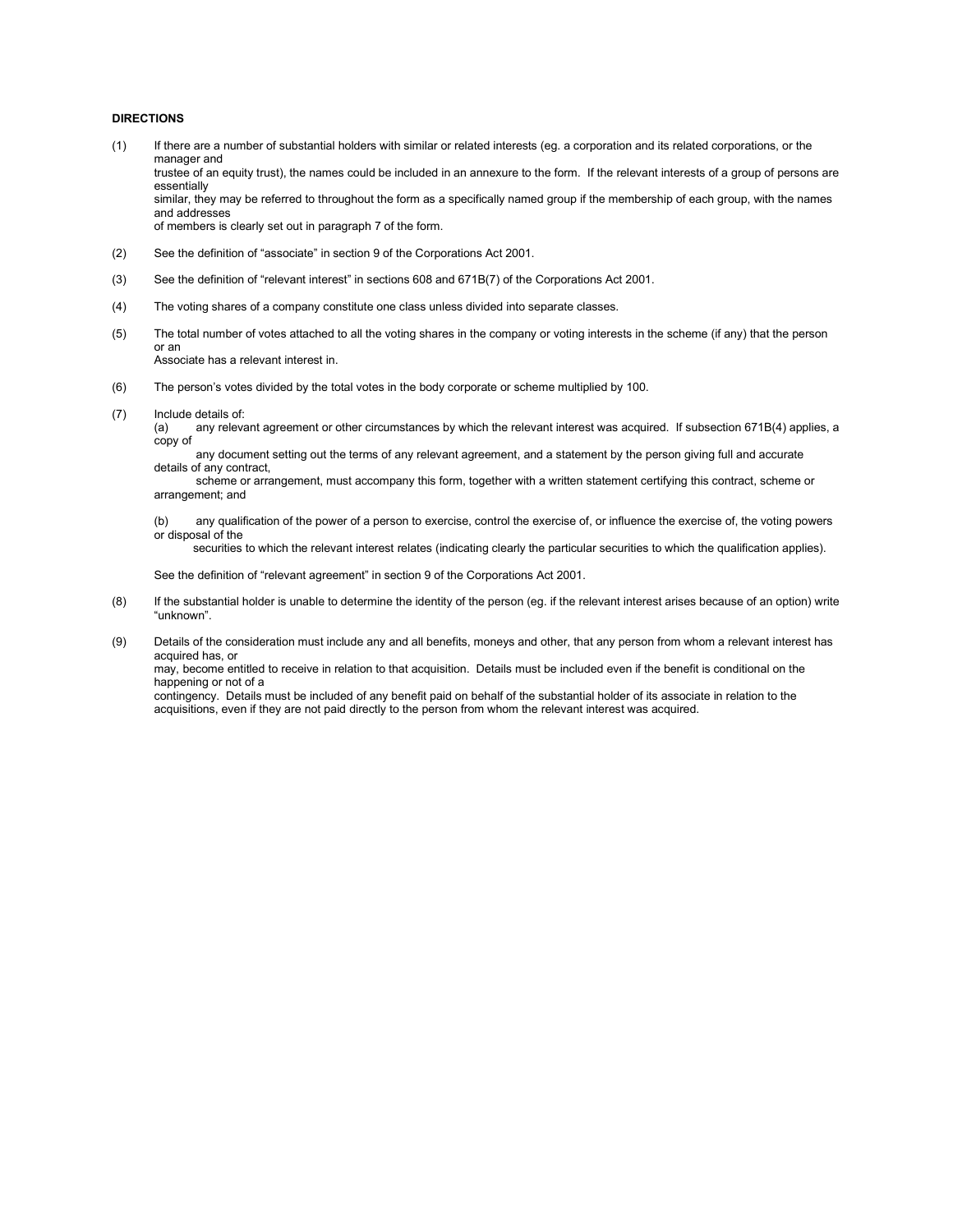# ACN/ARSN 093 732 597

To Company South32 Limited

Substantial Holder Name Vanguard Group<br>ACN/ARSN  $\frac{V \text{a} \text{v}}{N/A}$ ACN/ARSN

| Date of change             | Person whose relevant interest changed               | Nature of<br>Change(6) | Consideration<br>given in relation<br>to change(7) | Class                | Number of securities   Person's votes<br>affected | affected              |
|----------------------------|------------------------------------------------------|------------------------|----------------------------------------------------|----------------------|---------------------------------------------------|-----------------------|
| 18-Feb-2022                | The Vanguard Group, Inc.                             | <b>BUY</b>             | 4.57                                               | Ordinary             | 2,238                                             | 2,238                 |
| 18-Feb-2022                | The Vanguard Group, Inc.                             | SELL                   | 4.57                                               | Ordinary             | (36, 324)                                         | (36, 324)             |
| 18-Feb-2022                | The Vanguard Group, Inc.                             | <b>BUY</b>             | 4.54                                               | Ordinary             | 15,145                                            | 15,145                |
| 22-Feb-2022                | The Vanguard Group, Inc.                             | <b>BUY</b>             | 4.41                                               | Ordinary             | 2,159                                             | 2,159                 |
| 22-Feb-2022                | The Vanguard Group, Inc.                             | <b>BUY</b>             | 4.41                                               | Ordinary             | 4,486                                             | 4,486                 |
| 22-Feb-2022                | The Vanguard Group, Inc.                             | <b>BUY</b>             | 4.40                                               | Ordinary             | 31,734                                            | 31,734                |
| 23-Feb-2022                | The Vanguard Group, Inc.                             | <b>BUY</b>             | 4.56                                               | Ordinary             | 1,190                                             | 1,190                 |
| 23-Feb-2022                | The Vanguard Group, Inc.                             | <b>BUY</b>             | 4.56                                               | Ordinary             | 4,444                                             | 4,444                 |
| 23-Feb-2022                | The Vanguard Group, Inc.                             | SELL                   | 4.56                                               | Ordinary             | (150, 710)                                        | (150, 710)            |
| 24-Feb-2022                | The Vanguard Group, Inc.                             | <b>BUY</b>             | 4.54                                               | Ordinary             | 9,477                                             | 9,477                 |
| 24-Feb-2022                | The Vanguard Group, Inc.                             | <b>BUY</b>             | 4.54                                               | Ordinary             | 2,141                                             | 2,141                 |
| 24-Feb-2022                | The Vanguard Group, Inc.                             | SELL                   | 4.54                                               | Ordinary             | (116, 159)                                        | (116, 159)            |
| 24-Feb-2022                | The Vanguard Group, Inc.                             | SELL                   | 4.56                                               | Ordinary             | (12, 984)                                         | (12, 984)             |
| 25-Feb-2022                | The Vanguard Group, Inc.                             | SELL                   | 4.62                                               | Ordinary             | (171, 539)                                        | (171, 539)            |
| 25-Feb-2022                | The Vanguard Group, Inc.                             | <b>BUY</b>             | 4.79                                               | Ordinary             | 15,615                                            | 15,615                |
| 25-Feb-2022                | The Vanguard Group, Inc.                             | <b>BUY</b>             | 4.79                                               | Ordinary             | 26,445                                            | 26,445                |
| 25-Feb-2022                | The Vanguard Group, Inc.                             | <b>BUY</b><br>SELL     | 4.79<br>4.81                                       | Ordinary             | 21,156                                            | 21,156                |
| 28-Feb-2022<br>28-Feb-2022 | The Vanguard Group, Inc.                             | SELL                   | 4.81                                               | Ordinary<br>Ordinary | (251, 989)<br>(3,039)                             | (251, 989)<br>(3,039) |
| 01-Mar-2022                | The Vanguard Group, Inc.<br>The Vanguard Group, Inc. | <b>BUY</b>             | 4.80                                               | Ordinary             | 80,062                                            | 80,062                |
| 01-Mar-2022                | The Vanguard Group, Inc.                             | <b>BUY</b>             | 4.80                                               | Ordinary             | 101,371                                           | 101,371               |
| 02-Mar-2022                | The Vanguard Group, Inc.                             | SELL                   | 5.03                                               | Ordinary             | (59, 426)                                         | (59, 426)             |
| 02-Mar-2022                | The Vanguard Group, Inc.                             | <b>BUY</b>             | 5.12                                               | Ordinary             | 26,445                                            | 26,445                |
| 02-Mar-2022                | The Vanguard Group, Inc.                             | <b>BUY</b>             | 4.91                                               | Ordinary             | 188,991                                           | 188,991               |
| 03-Mar-2022                | The Vanguard Group, Inc.                             | <b>BUY</b>             | 5.13                                               | Ordinary             | 125,999                                           | 125,999               |
| 04-Mar-2022                | The Vanguard Group, Inc.                             | SELL                   | 5.17                                               | Ordinary             | (8, 459)                                          | (8, 459)              |
| 04-Mar-2022                | The Vanguard Group, Inc.                             | <b>BUY</b>             | 5.17                                               | Ordinary             | 2,235                                             | 2,235                 |
| 04-Mar-2022                | The Vanguard Group, Inc.                             | <b>BUY</b>             | 5.17                                               | Ordinary             | 2,758                                             | 2,758                 |
| 07-Mar-2022                | The Vanguard Group, Inc.                             | <b>BUY</b>             | 5.39                                               | Ordinary             | 13,264                                            | 13,264                |
| 07-Mar-2022                | The Vanguard Group, Inc.                             | SELL                   | 5.36                                               | Ordinary             | (21, 745)                                         | (21, 745)             |
| 07-Mar-2022                | The Vanguard Group, Inc.                             | <b>BUY</b>             | 5.39                                               | Ordinary             | 82,658                                            | 82,658                |
| 08-Mar-2022                | The Vanguard Group, Inc.                             | SELL                   | 5.01                                               | Ordinary             | (1, 379)                                          | (1, 379)              |
| 08-Mar-2022                | The Vanguard Group, Inc.                             | <b>BUY</b>             | 5.22                                               | Ordinary             | 156,632                                           | 156,632               |
| 09-Mar-2022                | The Vanguard Group, Inc.                             | SELL                   | 4.90                                               | Ordinary             | (8, 791)                                          | (8, 791)              |
| 09-Mar-2022                | The Vanguard Group, Inc.                             | <b>BUY</b>             | 4.93                                               | Ordinary             | 50,919                                            | 50,919                |
| 09-Mar-2022                | The Vanguard Group, Inc.                             | <b>BUY</b>             | 4.93                                               | Ordinary             | 84,624                                            | 84,624                |
| 09-Mar-2022                | The Vanguard Group, Inc.                             | <b>BUY</b>             | 4.93                                               | Ordinary             | 8,589                                             | 8,589                 |
| 09-Mar-2022                | The Vanguard Group, Inc.                             | <b>BUY</b>             | 4.95                                               | Ordinary             | 8,589                                             | 8,589                 |
| 09-Mar-2022                | The Vanguard Group, Inc.                             | SELL                   | 4.93                                               | Ordinary             | (8, 589)                                          | (8, 589)              |
| 09-Mar-2022                | The Vanguard Group, Inc.                             | <b>BUY</b>             | 4.93                                               | Ordinary             | 135,751                                           | 135,751               |
| 10-Mar-2022                | The Vanguard Group, Inc.                             | <b>BUY</b>             | 4.75                                               | Ordinary             | 2,219                                             | 2,219                 |
| 10-Mar-2022                | The Vanguard Group, Inc.                             | SELL<br><b>BUY</b>     | 4.74<br>4.73                                       | Ordinary             | (47, 971)                                         | (47, 971)             |
| 10-Mar-2022<br>11-Mar-2022 | The Vanguard Group, Inc.<br>The Vanguard Group, Inc. | <b>BUY</b>             | 4.89                                               | Ordinary<br>Ordinary | 88,313<br>2,214                                   | 88,313<br>2,214       |
| 11-Mar-2022                | The Vanguard Group, Inc.                             | <b>BUY</b>             | 4.89                                               | Ordinary             | 25,260                                            | 25,260                |
|                            | 14-Mar-2022 The Vanguard Group, Inc.                 | SELL                   |                                                    | 4.86 Ordinary        | (13,083)                                          | (13,083)              |
| 14-Mar-2022                | The Vanguard Group, Inc.                             | <b>BUY</b>             |                                                    | 4.95 Ordinary        | 166,526                                           | 166,526               |
| 15-Mar-2022                | The Vanguard Group, Inc.                             | <b>BUY</b>             | 4.64                                               | Ordinary             | 1,151                                             | 1,151                 |
| 15-Mar-2022                | The Vanguard Group, Inc.                             | <b>BUY</b>             | 4.64                                               | Ordinary             | 2,259                                             | 2,259                 |
| 15-Mar-2022                | The Vanguard Group, Inc.                             | <b>BUY</b>             | 4.64                                               | Ordinary             | 112,223                                           | 112,223               |
| 16-Mar-2022                | The Vanguard Group, Inc.                             | <b>BUY</b>             | 4.86                                               | Ordinary             | 10,041                                            | 10,041                |
| 16-Mar-2022                | The Vanguard Group, Inc.                             | <b>BUY</b>             | 4.86                                               | Ordinary             | 10,041                                            | 10,041                |
| 16-Mar-2022                | The Vanguard Group, Inc.                             | <b>BUY</b>             | 4.86                                               | Ordinary             | 9,816                                             | 9,816                 |
| 17-Mar-2022                | The Vanguard Group, Inc.                             | <b>BUY</b>             | 4.75                                               | Ordinary             | 2,017                                             | 2,017                 |
| 17-Mar-2022                | The Vanguard Group, Inc.                             | <b>BUY</b>             | 4.75                                               | Ordinary             | 4,476                                             | 4,476                 |
| 18-Mar-2022                | The Vanguard Group, Inc.                             | SELL                   | 4.82                                               | Ordinary             | (26, 472)                                         | (26, 472)             |
| 18-Mar-2022                | The Vanguard Group, Inc.                             | SELL                   | 4.82                                               | Ordinary             | (171,131)                                         | (171,131)             |
| 18-Mar-2022                | The Vanguard Group, Inc.                             | SELL                   | 4.82                                               | Ordinary             | (357, 150)                                        | (357, 150)            |
| 18-Mar-2022                | The Vanguard Group, Inc.                             | SELL                   | 4.82                                               | Ordinary             | (130, 533)                                        | (130, 533)            |
| 18-Mar-2022                | The Vanguard Group, Inc.                             | <b>BUY</b>             | 4.82                                               | Ordinary             | 1,578,278                                         | 1,578,278             |
| 22-Mar-2022                | The Vanguard Group, Inc.                             | <b>BUY</b>             | 5.03                                               | Ordinary             | 2,303                                             | 2,303                 |
| 22-Mar-2022                | The Vanguard Group, Inc.                             | <b>BUY</b>             | 5.01                                               | Ordinary             | 28,031                                            | 28,031                |
| 23-Mar-2022                | The Vanguard Group, Inc.                             | <b>BUY</b>             | 5.03                                               | Ordinary             | 2,135                                             | 2,135                 |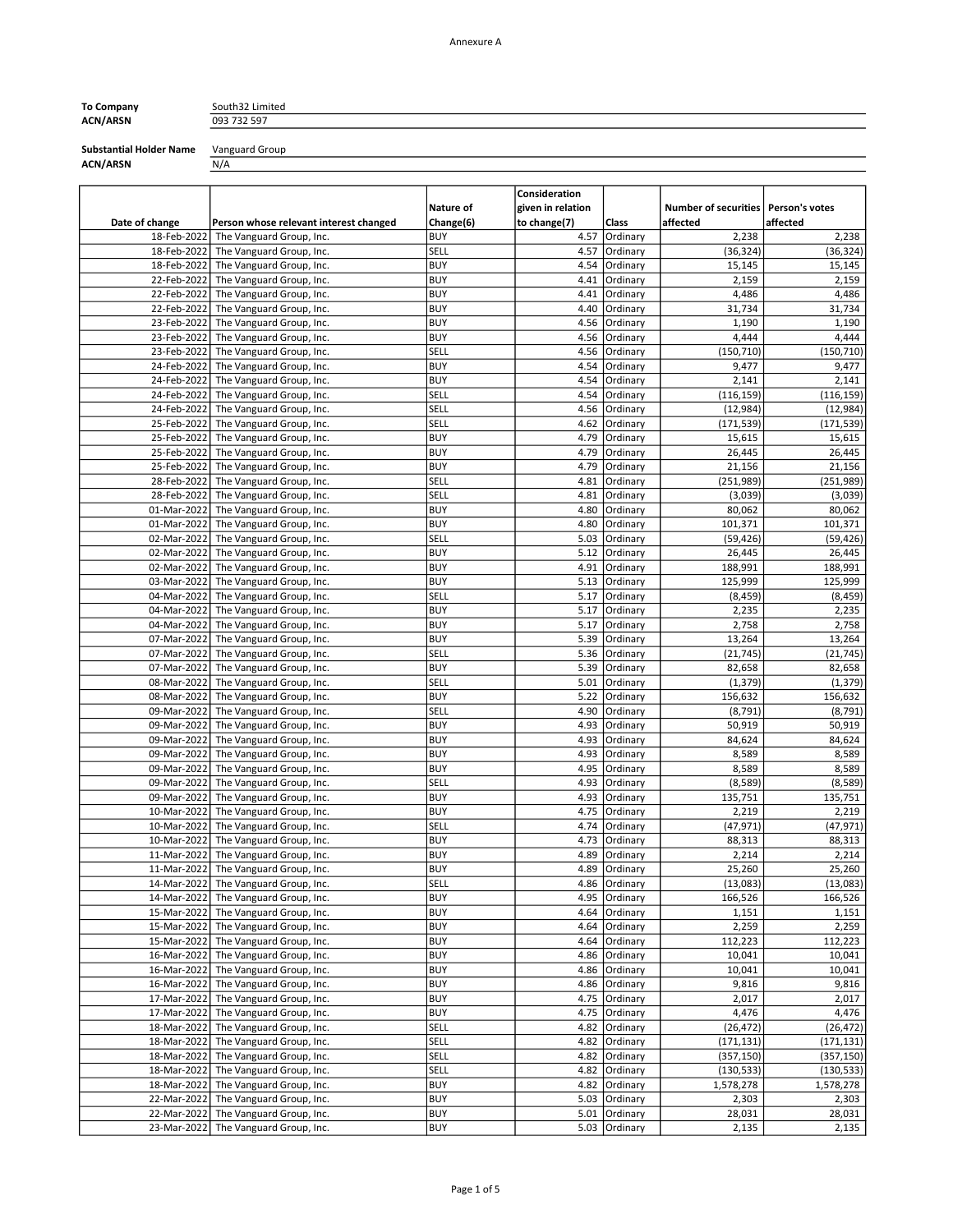|                            |                                                      | Nature of                | Consideration<br>given in relation |                      | Number of securities   Person's votes |                      |
|----------------------------|------------------------------------------------------|--------------------------|------------------------------------|----------------------|---------------------------------------|----------------------|
| Date of change             | Person whose relevant interest changed               | Change(6)                | to change(7)                       | Class                | affected                              | affected             |
| 23-Mar-2022                | The Vanguard Group, Inc.                             | <b>BUY</b>               | 5.06                               | Ordinary             | 16,185                                | 16,185               |
| 23-Mar-2022<br>23-Mar-2022 | The Vanguard Group, Inc.<br>The Vanguard Group, Inc. | <b>BUY</b><br><b>BUY</b> | 5.03<br>5.03                       | Ordinary<br>Ordinary | 91,519<br>178,307                     | 91,519<br>178,307    |
| 24-Mar-2022                | The Vanguard Group, Inc.                             | SELL                     | 5.15                               | Ordinary             | (12,996)                              | (12,996)             |
| 24-Mar-2022                | The Vanguard Group, Inc.                             | <b>BUY</b>               | 5.08                               | Ordinary             | 944                                   | 944                  |
| 24-Mar-2022                | The Vanguard Group, Inc.                             | <b>BUY</b>               | 5.09                               | Ordinary             | 12,450                                | 12,450               |
| 24-Mar-2022                | The Vanguard Group, Inc.                             | <b>BUY</b>               | 5.09                               | Ordinary             | 5,124                                 | 5,124                |
| 25-Mar-2022                | The Vanguard Group, Inc.                             | <b>BUY</b>               | 5.10                               | Ordinary             | 2,242                                 | 2,242                |
| 25-Mar-2022                | The Vanguard Group, Inc.                             | SELL                     | 5.10                               | Ordinary             | (40, 305)                             | (40, 305)            |
| 29-Mar-2022<br>29-Mar-2022 | The Vanguard Group, Inc.<br>The Vanguard Group, Inc. | <b>BUY</b><br><b>BUY</b> | 5.16<br>5.16                       | Ordinary<br>Ordinary | 4,464<br>90,420                       | 4,464<br>90,420      |
| 29-Mar-2022                | The Vanguard Group, Inc.                             | <b>BUY</b>               | 5.16                               | Ordinary             | 91,672                                | 91,672               |
| 31-Mar-2022                | The Vanguard Group, Inc.                             | <b>BUY</b>               | 5.02                               | Ordinary             | 2,092                                 | 2,092                |
| 31-Mar-2022                | The Vanguard Group, Inc.                             | <b>BUY</b>               | 5.02                               | Ordinary             | 4,184                                 | 4,184                |
| 31-Mar-2022                | The Vanguard Group, Inc.                             | <b>BUY</b>               | 5.08                               | Ordinary             | 21,984                                | 21,984               |
| 31-Mar-2022                | The Vanguard Group, Inc.                             | IN SPECIE                | 5.08                               | Ordinary             | (250, 106)                            | (250, 106)           |
| 31-Mar-2022                | The Vanguard Group, Inc.                             | <b>BUY</b><br><b>BUY</b> | 5.08                               | Ordinary             | 12,915                                | 12,915               |
| 01-Apr-2022<br>01-Apr-2022 | The Vanguard Group, Inc.<br>The Vanguard Group, Inc. | <b>BUY</b>               | 5.31<br>5.35                       | Ordinary<br>Ordinary | 2,230<br>11,904                       | 2,230<br>11,904      |
| 01-Apr-2022                | The Vanguard Group, Inc.                             | <b>BUY</b>               | 5.12                               | Ordinary             | 156,378                               | 156,378              |
| 04-Apr-2022                | The Vanguard Group, Inc.                             | <b>BUY</b>               | 5.26                               | Ordinary             | 4,272                                 | 4,272                |
| 05-Apr-2022                | The Vanguard Group, Inc.                             | <b>BUY</b>               | 5.12                               | Ordinary             | 4,504                                 | 4,504                |
| 05-Apr-2022                | The Vanguard Group, Inc.                             | <b>BUY</b>               | 5.12                               | Ordinary             | 4,514                                 | 4,514                |
| 05-Apr-2022                | The Vanguard Group, Inc.                             | <b>BUY</b>               | 5.12                               | Ordinary             | 1,475                                 | 1,475                |
| 05-Apr-2022<br>05-Apr-2022 | The Vanguard Group, Inc.                             | <b>BUY</b><br><b>BUY</b> | 5.10                               | Ordinary<br>Ordinary | 17,430                                | 17,430               |
| 05-Apr-2022                | The Vanguard Group, Inc.<br>The Vanguard Group, Inc. | <b>BUY</b>               | 5.20<br>5.10                       | Ordinary             | 114,835<br>12,450                     | 114,835<br>12,450    |
| 06-Apr-2022                | The Vanguard Group, Inc.                             | <b>BUY</b>               | 5.02                               | Ordinary             | 12,069                                | 12,069               |
| 06-Apr-2022                | The Vanguard Group, Inc.                             | <b>BUY</b>               | 5.00                               | Ordinary             | 27,520                                | 27,520               |
| 06-Apr-2022                | The Vanguard Group, Inc.                             | <b>BUY</b>               | 5.00                               | Ordinary             | 9,960                                 | 9,960                |
| 06-Apr-2022                | The Vanguard Group, Inc.                             | <b>BUY</b>               | 5.00                               | Ordinary             | 10,364                                | 10,364               |
| 07-Apr-2022                | The Vanguard Group, Inc.                             | <b>BUY</b>               | 4.97                               | Ordinary             | 883                                   | 883                  |
| 07-Apr-2022<br>07-Apr-2022 | The Vanguard Group, Inc.<br>The Vanguard Group, Inc. | <b>BUY</b><br><b>BUY</b> | 5.05<br>4.97                       | Ordinary<br>Ordinary | 14,495<br>66,219                      | 14,495<br>66,219     |
| 08-Apr-2022                | The Vanguard Group, Inc.                             | <b>BUY</b>               | 5.02                               | Ordinary             | 30,457                                | 30,457               |
| 08-Apr-2022                | The Vanguard Group, Inc.                             | <b>BUY</b>               | 5.02                               | Ordinary             | 92,627                                | 92,627               |
| 08-Apr-2022                | The Vanguard Group, Inc.                             | <b>BUY</b>               | 5.17                               | Ordinary             | 11,496                                | 11,496               |
| 08-Apr-2022                | The Vanguard Group, Inc.                             | <b>BUY</b>               | 5.02                               | Ordinary             | 102,277                               | 102,277              |
| 08-Apr-2022                | The Vanguard Group, Inc.                             | <b>BUY</b>               | 5.17                               | Ordinary             | 32,748                                | 32,748               |
| 08-Apr-2022                | The Vanguard Group, Inc.                             | <b>BUY</b>               | 5.17                               | Ordinary             | 10,656                                | 10,656               |
| 11-Apr-2022<br>12-Apr-2022 | The Vanguard Group, Inc.<br>The Vanguard Group, Inc. | <b>BUY</b><br><b>BUY</b> | 5.06<br>5.05                       | Ordinary<br>Ordinary | 2,264<br>4,548                        | 2,264<br>4,548       |
| 12-Apr-2022                | The Vanguard Group, Inc.                             | <b>BUY</b>               | 5.09                               | Ordinary             | 32,664                                | 32,664               |
| 12-Apr-2022                | The Vanguard Group, Inc.                             | <b>BUY</b>               | 5.09                               | Ordinary             | 54,440                                | 54,440               |
| 12-Apr-2022                | The Vanguard Group, Inc.                             | <b>BUY</b>               | 5.04                               | Ordinary             | 108,691                               | 108,691              |
| 12-Apr-2022                | The Vanguard Group, Inc.                             | <b>BUY</b>               |                                    | 5.09 Ordinary        | 5,326                                 | 5,326                |
| 13-Apr-2022                | The Vanguard Group, Inc.                             | <b>BUY</b>               |                                    | 5.14 Ordinary        | 73,933                                | 73,933               |
| 19-Apr-2022                | The Vanguard Group, Inc.                             | <b>BUY</b>               | 5.24                               | Ordinary             | 2,248                                 | 2,248                |
| 19-Apr-2022<br>19-Apr-2022 | The Vanguard Group, Inc.<br>The Vanguard Group, Inc. | SELL<br><b>BUY</b>       | 5.27<br>5.27                       | Ordinary<br>Ordinary | (17, 732)<br>126,526                  | (17, 732)<br>126,526 |
| 19-Apr-2022                | The Vanguard Group, Inc.                             | <b>BUY</b>               | 5.27                               | Ordinary             | 80,878                                | 80,878               |
| 19-Apr-2022                | The Vanguard Group, Inc.                             | <b>BUY</b>               | 5.27                               | Ordinary             | 10,664                                | 10,664               |
| 20-Apr-2022                | The Vanguard Group, Inc.                             | <b>BUY</b>               | 5.17                               | Ordinary             | 2,247                                 | 2,247                |
| 20-Apr-2022                | The Vanguard Group, Inc.                             | <b>BUY</b>               | 5.25                               | Ordinary             | 137,365                               | 137,365              |
| 20-Apr-2022                | The Vanguard Group, Inc.                             | <b>BUY</b>               | 5.20                               | Ordinary             | 5,332                                 | 5,332                |
| 20-Apr-2022                | The Vanguard Group, Inc.                             | <b>BUY</b>               | 5.17                               | Ordinary             | 6,256                                 | 6,256                |
| 21-Apr-2022<br>21-Apr-2022 | The Vanguard Group, Inc.<br>The Vanguard Group, Inc. | <b>BUY</b><br><b>BUY</b> | 5.09<br>5.09                       | Ordinary<br>Ordinary | 17,103<br>140,803                     | 17,103<br>140,803    |
| 21-Apr-2022                | The Vanguard Group, Inc.                             | SELL                     | 5.20                               | Ordinary             | (7, 430)                              | (7, 430)             |
| 22-Apr-2022                | The Vanguard Group, Inc.                             | <b>BUY</b>               | 4.84                               | Ordinary             | 8,089                                 | 8,089                |
| 22-Apr-2022                | The Vanguard Group, Inc.                             | <b>BUY</b>               | 4.84                               | Ordinary             | 4,542                                 | 4,542                |
| 22-Apr-2022                | The Vanguard Group, Inc.                             | <b>BUY</b>               | 4.96                               | Ordinary             | 131,231                               | 131,231              |
| 26-Apr-2022                | The Vanguard Group, Inc.                             | <b>BUY</b>               | 4.46                               | Ordinary             | 9,120                                 | 9,120                |
| 26-Apr-2022                | The Vanguard Group, Inc.                             | <b>BUY</b>               | 4.46                               | Ordinary             | 4,554                                 | 4,554                |
| 26-Apr-2022<br>26-Apr-2022 | The Vanguard Group, Inc.<br>The Vanguard Group, Inc. | <b>BUY</b><br><b>BUY</b> | 4.46<br>4.40                       | Ordinary<br>Ordinary | 1,475<br>82,360                       | 1,475<br>82,360      |
| 26-Apr-2022                | The Vanguard Group, Inc.                             | <b>BUY</b>               | 4.46                               | Ordinary             | 154,363                               | 154,363              |
| 27-Apr-2022                | The Vanguard Group, Inc.                             | <b>BUY</b>               | 4.62                               | Ordinary             | 14,940                                | 14,940               |
| 28-Apr-2022                | The Vanguard Group, Inc.                             | <b>BUY</b>               | 4.75                               | Ordinary             | 8,307                                 | 8,307                |
| 28-Apr-2022                | The Vanguard Group, Inc.                             | <b>BUY</b>               |                                    | 4.75 Ordinary        | 9,232                                 | 9,232                |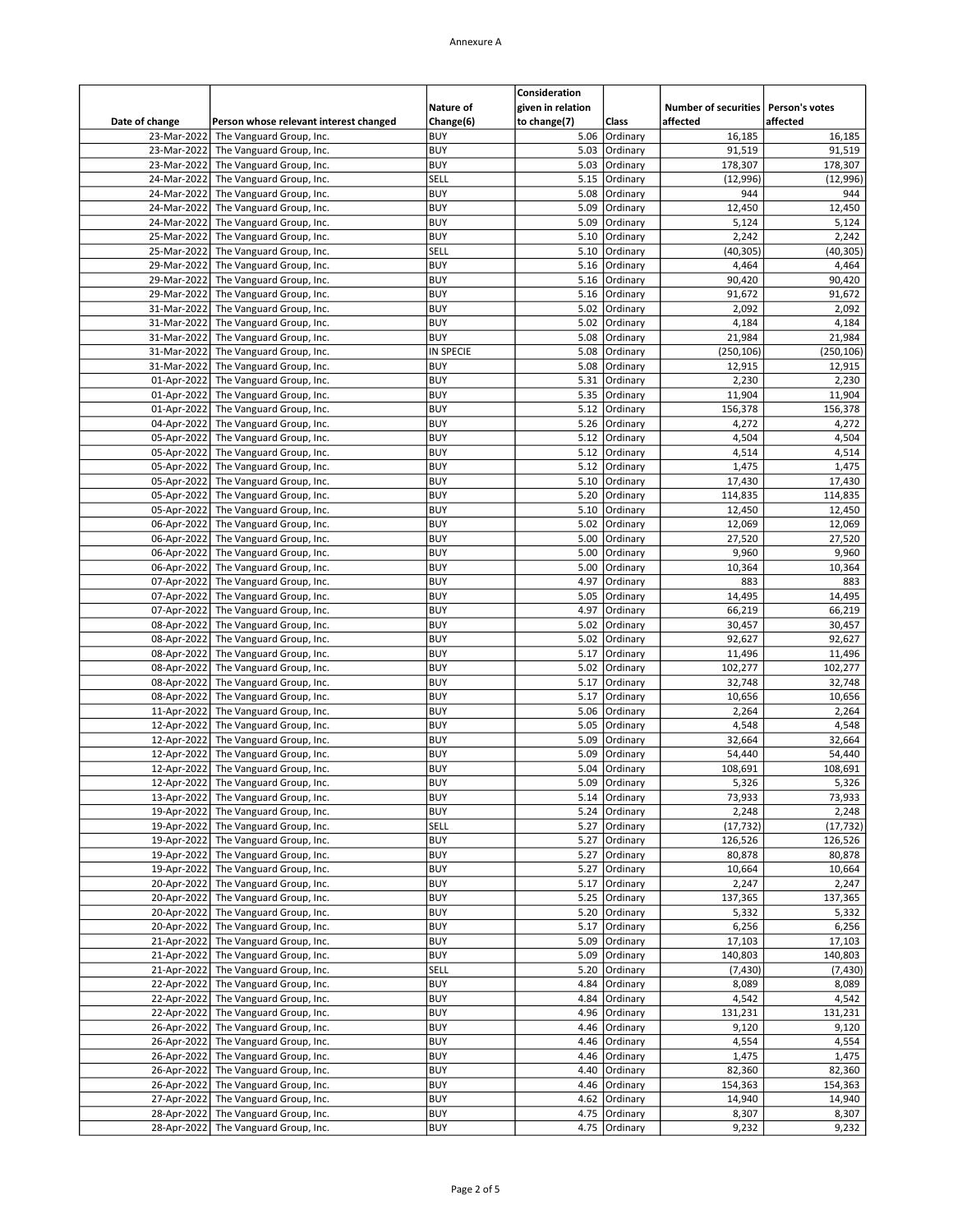|                            |                                                      |                          | Consideration                     |                      |                                                   |                   |
|----------------------------|------------------------------------------------------|--------------------------|-----------------------------------|----------------------|---------------------------------------------------|-------------------|
| Date of change             | Person whose relevant interest changed               | Nature of<br>Change(6)   | given in relation<br>to change(7) | Class                | Number of securities   Person's votes<br>affected | affected          |
| 28-Apr-2022                | The Vanguard Group, Inc.                             | <b>BUY</b>               | 4.75                              | Ordinary             | 69,127                                            | 69,127            |
| 28-Apr-2022                | The Vanguard Group, Inc.                             | <b>BUY</b>               | 4.65                              | Ordinary             | 165,343                                           | 165,343           |
| 28-Apr-2022<br>28-Apr-2022 | The Vanguard Group, Inc.<br>The Vanguard Group, Inc. | <b>BUY</b><br><b>BUY</b> | 4.77<br>4.77                      | Ordinary<br>Ordinary | 5,346<br>8,019                                    | 5,346<br>8,019    |
| 29-Apr-2022                | The Vanguard Group, Inc.                             | <b>BUY</b>               | 4.77                              | Ordinary             | 2,178                                             | 2,178             |
| 29-Apr-2022                | The Vanguard Group, Inc.                             | <b>BUY</b>               | 4.77                              | Ordinary             | 8,304                                             | 8,304             |
| 29-Apr-2022                | The Vanguard Group, Inc.                             | <b>BUY</b>               | 4.81                              | Ordinary             | 178,266                                           | 178,266           |
| 02-May-2022                | The Vanguard Group, Inc.                             | <b>BUY</b>               | 4.77                              | Ordinary             | 2,297                                             | 2,297             |
| 02-May-2022                | The Vanguard Group, Inc.                             | SELL                     | 4.74                              | Ordinary             | (8, 854)                                          | (8, 854)          |
| 02-May-2022                | The Vanguard Group, Inc.                             | SELL<br><b>BUY</b>       | 4.76<br>4.77                      | Ordinary<br>Ordinary | (6, 776)<br>9,260                                 | (6, 776)          |
| 03-May-2022<br>04-May-2022 | The Vanguard Group, Inc.<br>The Vanguard Group, Inc. | <b>BUY</b>               | 4.64                              | Ordinary             | 2,188                                             | 9,260<br>2,188    |
| 04-May-2022                | The Vanguard Group, Inc.                             | <b>BUY</b>               | 4.64                              | Ordinary             | 2,318                                             | 2,318             |
| 04-May-2022                | The Vanguard Group, Inc.                             | <b>BUY</b>               | 4.68                              | Ordinary             | 13,299                                            | 13,299            |
| 04-May-2022                | The Vanguard Group, Inc.                             | <b>BUY</b>               | 4.68                              | Ordinary             | 18,675                                            | 18,675            |
| 05-May-2022                | The Vanguard Group, Inc.                             | <b>BUY</b>               | 4.77                              | Ordinary             | 2,188                                             | 2,188             |
| 05-May-2022                | The Vanguard Group, Inc.                             | <b>BUY</b>               | 4.73                              | Ordinary             | 67,333                                            | 67,333            |
| 05-May-2022<br>06-May-2022 | The Vanguard Group, Inc.<br>The Vanguard Group, Inc. | <b>BUY</b><br><b>BUY</b> | 4.65<br>4.63                      | Ordinary<br>Ordinary | 8,028<br>8,287                                    | 8,028<br>8,287    |
| 06-May-2022                | The Vanguard Group, Inc.                             | <b>BUY</b>               | 4.65                              | Ordinary             | 138,745                                           | 138,745           |
| 06-May-2022                | The Vanguard Group, Inc.                             | <b>BUY</b>               | 4.58                              | Ordinary             | 8,028                                             | 8,028             |
| 09-May-2022                | The Vanguard Group, Inc.                             | <b>BUY</b>               | 4.63                              | Ordinary             | 2,307                                             | 2,307             |
| 09-May-2022                | The Vanguard Group, Inc.                             | <b>BUY</b>               | 4.54                              | Ordinary             | 5,350                                             | 5,350             |
| 10-May-2022                | The Vanguard Group, Inc.                             | <b>BUY</b>               | 4.47                              | Ordinary             | 4,144                                             | 4,144             |
| 10-May-2022                | The Vanguard Group, Inc.                             | <b>BUY</b>               | 4.47                              | Ordinary             | 17,978                                            | 17,978            |
| 10-May-2022<br>10-May-2022 | The Vanguard Group, Inc.<br>The Vanguard Group, Inc. | <b>BUY</b><br><b>BUY</b> | 4.47<br>4.51                      | Ordinary<br>Ordinary | 93,658<br>147,140                                 | 93,658<br>147,140 |
| 10-May-2022                | The Vanguard Group, Inc.                             | <b>BUY</b>               | 4.51                              | Ordinary             | 115,617                                           | 115,617           |
| 11-May-2022                | The Vanguard Group, Inc.                             | <b>BUY</b>               | 4.41                              | Ordinary             | 14,279                                            | 14,279            |
| 11-May-2022                | The Vanguard Group, Inc.                             | <b>BUY</b>               | 4.41                              | Ordinary             | 2,251                                             | 2,251             |
| 11-May-2022                | The Vanguard Group, Inc.                             | <b>BUY</b>               | 4.41                              | Ordinary             | 2,315                                             | 2,315             |
| 11-May-2022                | The Vanguard Group, Inc.                             | <b>BUY</b>               | 4.40                              | Ordinary             | 5,358                                             | 5,358             |
| 12-May-2022                | The Vanguard Group, Inc.                             | <b>BUY</b><br><b>BUY</b> | 4.37                              | Ordinary             | 2,251<br>2,072                                    | 2,251             |
| 12-May-2022<br>12-May-2022 | The Vanguard Group, Inc.<br>The Vanguard Group, Inc. | <b>BUY</b>               | 4.37<br>4.33                      | Ordinary<br>Ordinary | 12,450                                            | 2,072<br>12,450   |
| 12-May-2022                | The Vanguard Group, Inc.                             | <b>BUY</b>               | 4.33                              | Ordinary             | 10,772                                            | 10,772            |
| 12-May-2022                | The Vanguard Group, Inc.                             | <b>BUY</b>               | 4.33                              | Ordinary             | 5,386                                             | 5,386             |
| 16-May-2022                | The Vanguard Group, Inc.                             | <b>BUY</b>               | 4.40                              | Ordinary             | 2,293                                             | 2,293             |
| 17-May-2022                | The Vanguard Group, Inc.                             | <b>BUY</b>               | 4.48                              | Ordinary             | 105,269                                           | 105,269           |
| 18-May-2022                | The Vanguard Group, Inc.                             | <b>BUY</b>               | 4.70                              | Ordinary             | 4,210                                             | 4,210             |
| 18-May-2022                | The Vanguard Group, Inc.                             | <b>BUY</b><br><b>BUY</b> | 4.70<br>4.70                      | Ordinary             | 35,665                                            | 35,665            |
| 18-May-2022<br>18-May-2022 | The Vanguard Group, Inc.<br>The Vanguard Group, Inc. | <b>BUY</b>               | 4.63                              | Ordinary<br>Ordinary | 87,513<br>5,380                                   | 87,513<br>5,380   |
| 19-May-2022                | The Vanguard Group, Inc.                             | <b>BUY</b>               | 4.59                              | Ordinary             | 8,513                                             | 8,513             |
| 19-May-2022                | The Vanguard Group, Inc.                             | <b>BUY</b>               | 4.65                              | Ordinary             | 11,790                                            | 11,790            |
| 19-May-2022                | The Vanguard Group, Inc.                             | BUY                      |                                   | 4.65   Ordinary      | 2,298                                             | 2,298             |
| 19-May-2022                | The Vanguard Group, Inc.                             | <b>BUY</b>               | 4.70                              | Ordinary             | 10,035                                            | 10,035            |
| 19-May-2022                | The Vanguard Group, Inc.                             | <b>BUY</b>               | 4.70                              | Ordinary             | 17,732                                            | 17,732            |
| 19-May-2022                | The Vanguard Group, Inc.                             | <b>BUY</b><br><b>BUY</b> | 4.70                              | Ordinary             | 18,675                                            | 18,675            |
| 19-May-2022<br>19-May-2022 | The Vanguard Group, Inc.<br>The Vanguard Group, Inc. | <b>BUY</b>               | 4.70<br>4.70                      | Ordinary<br>Ordinary | 5,370<br>5,370                                    | 5,370<br>5,370    |
| 23-May-2022                | The Vanguard Group, Inc.                             | <b>BUY</b>               | 4.67                              | Ordinary             | 2,274                                             | 2,274             |
| 24-May-2022                | The Vanguard Group, Inc.                             | <b>BUY</b>               | 4.68                              | Ordinary             | 54,850                                            | 54,850            |
| 24-May-2022                | The Vanguard Group, Inc.                             | <b>BUY</b>               | 4.73                              | Ordinary             | 8,046                                             | 8,046             |
| 25-May-2022                | The Vanguard Group, Inc.                             | <b>BUY</b>               | 4.68                              | Ordinary             | 2,325                                             | 2,325             |
| 25-May-2022                | The Vanguard Group, Inc.                             | <b>BUY</b>               | 4.68                              | Ordinary             | 26,960                                            | 26,960            |
| 25-May-2022                | The Vanguard Group, Inc.                             | <b>BUY</b>               | 4.68                              | Ordinary             | 5,392                                             | 5,392             |
| 25-May-2022<br>26-May-2022 | The Vanguard Group, Inc.<br>The Vanguard Group, Inc. | <b>BUY</b><br><b>BUY</b> | 4.68<br>4.72                      | Ordinary<br>Ordinary | 8,088<br>13,544                                   | 8,088<br>13,544   |
| 26-May-2022                | The Vanguard Group, Inc.                             | <b>BUY</b>               | 4.64                              | Ordinary             | 6,056                                             | 6,056             |
| 26-May-2022                | The Vanguard Group, Inc.                             | <b>BUY</b>               | 4.72                              | Ordinary             | 5,366                                             | 5,366             |
| 27-May-2022                | The Vanguard Group, Inc.                             | <b>BUY</b>               | 4.71                              | Ordinary             | 2,383                                             | 2,383             |
| 27-May-2022                | The Vanguard Group, Inc.                             | <b>BUY</b>               | 4.71                              | Ordinary             | 2,267                                             | 2,267             |
| 30-May-2022                | The Vanguard Group, Inc.                             | <b>BUY</b>               | 4.83                              | Ordinary             | 124,845                                           | 124,845           |
| 31-May-2022<br>01-Jun-2022 | The Vanguard Group, Inc.<br>The Vanguard Group, Inc. | SELL<br><b>BUY</b>       | 5.00<br>4.94                      | Ordinary<br>Ordinary | (37, 144)                                         | (37, 144)         |
| 02-Jun-2022                | The Vanguard Group, Inc.                             | <b>BUY</b>               | 4.89                              | Ordinary             | 31,377<br>558                                     | 31,377<br>558     |
| 02-Jun-2022                | The Vanguard Group, Inc.                             | <b>BUY</b>               | 4.98                              | Ordinary             | 2,246                                             | 2,246             |
| 02-Jun-2022                | The Vanguard Group, Inc.                             | <b>BUY</b>               | 4.98                              | Ordinary             | 1,475                                             | 1,475             |
| 02-Jun-2022                | The Vanguard Group, Inc.                             | <b>BUY</b>               |                                   | 5.06 Ordinary        | 13,424                                            | 13,424            |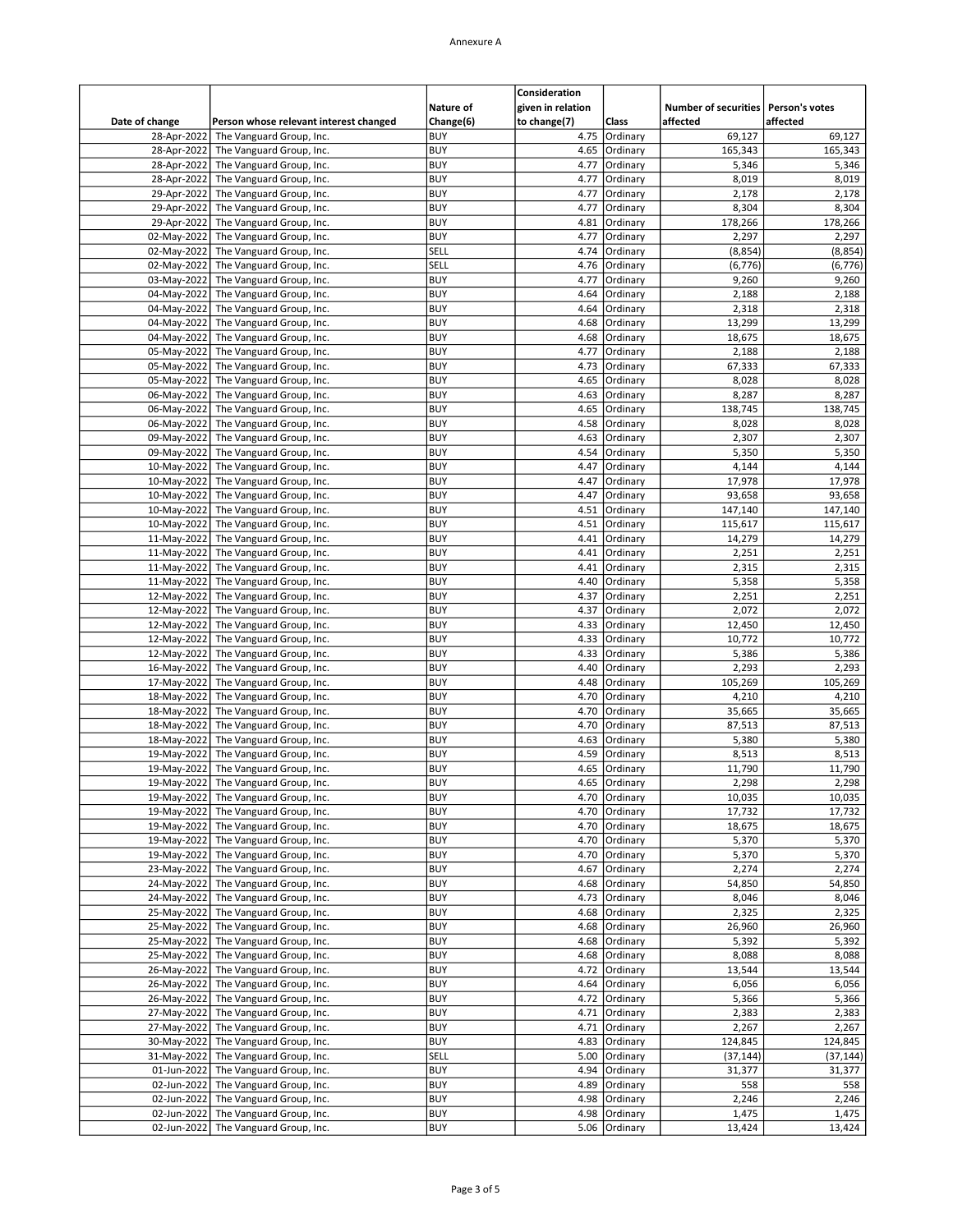|                               |                                                                            | Nature of                | Consideration<br>given in relation |                      | Number of securities   Person's votes<br>affected | affected             |
|-------------------------------|----------------------------------------------------------------------------|--------------------------|------------------------------------|----------------------|---------------------------------------------------|----------------------|
| Date of change<br>02-Jun-2022 | Person whose relevant interest changed<br>The Vanguard Group, Inc.         | Change(6)<br><b>BUY</b>  | to change(7)<br>5.06               | Class<br>Ordinary    | 24,900                                            | 24,900               |
| 02-Jun-2022                   | The Vanguard Group, Inc.                                                   | <b>BUY</b>               | 5.06                               | Ordinary             | 5,384                                             | 5,384                |
| 02-Jun-2022                   | The Vanguard Group, Inc.                                                   | SELL                     | 4.89                               | Ordinary             | (6, 265)                                          | (6, 265)             |
| 03-Jun-2022                   | The Vanguard Group, Inc.                                                   | <b>BUY</b>               | 5.08                               | Ordinary             | 2,383                                             | 2,383                |
| 03-Jun-2022                   | The Vanguard Group, Inc.                                                   | <b>BUY</b>               | 5.08                               | Ordinary             | 2,252                                             | 2,252                |
| 03-Jun-2022                   | The Vanguard Group, Inc.                                                   | <b>BUY</b>               | 5.02                               | Ordinary             | 8,055                                             | 8,055                |
| 07-Jun-2022                   | The Vanguard Group, Inc.                                                   | <b>BUY</b>               | 5.09                               | Ordinary             | 2,270                                             | 2,270                |
| 08-Jun-2022                   | The Vanguard Group, Inc.                                                   | <b>BUY</b>               | 5.17                               | Ordinary             | 2,118                                             | 2,118                |
| 08-Jun-2022                   | The Vanguard Group, Inc.                                                   | <b>BUY</b>               | 5.17                               | Ordinary             | 9,206                                             | 9,206                |
| 08-Jun-2022                   | The Vanguard Group, Inc.                                                   | <b>BUY</b>               | 5.17                               | Ordinary             | 22,139                                            | 22.139               |
| 08-Jun-2022<br>10-Jun-2022    | The Vanguard Group, Inc.<br>The Vanguard Group, Inc.                       | SELL<br><b>BUY</b>       | 5.17<br>4.80                       | Ordinary<br>Ordinary | (263, 762)<br>6,696                               | (263, 762)<br>6,696  |
| 13-Jun-2022                   | The Vanguard Group, Inc.                                                   | <b>BUY</b>               | 4.39                               | Ordinary             | 8,079                                             | 8,079                |
| 13-Jun-2022                   | The Vanguard Group, Inc.                                                   | <b>BUY</b>               | 4.39                               | Ordinary             | 8,079                                             | 8,079                |
| 14-Jun-2022                   | The Vanguard Group, Inc.                                                   | SELL                     | 4.56                               | Ordinary             | (192)                                             | (192)                |
| 14-Jun-2022                   | The Vanguard Group, Inc.                                                   | <b>BUY</b>               | 4.49                               | Ordinary             | 2,223                                             | 2,223                |
| 14-Jun-2022                   | The Vanguard Group, Inc.                                                   | <b>BUY</b>               | 4.49                               | Ordinary             | 2,241                                             | 2,241                |
| 14-Jun-2022                   | The Vanguard Group, Inc.                                                   | <b>BUY</b>               | 4.49                               | Ordinary             | 9,212                                             | 9,212                |
| 14-Jun-2022                   | The Vanguard Group, Inc.                                                   | <b>BUY</b>               | 4.49                               | Ordinary             | 8,960                                             | 8,960                |
| 15-Jun-2022                   | The Vanguard Group, Inc.                                                   | SELL                     | 4.42                               | Ordinary             | (1, 458)                                          | (1, 458)             |
| 15-Jun-2022                   | The Vanguard Group, Inc.                                                   | <b>BUY</b>               | 4.33                               | Ordinary             | 2,280                                             | 2,280                |
| 15-Jun-2022                   | The Vanguard Group, Inc.                                                   | SELL                     | 4.33                               | Ordinary             | (158, 777)                                        | (158, 777)           |
| 16-Jun-2022                   | The Vanguard Group, Inc.                                                   | <b>BUY</b>               | 4.34                               | Ordinary             | 16,212                                            | 16,212               |
| 17-Jun-2022                   | The Vanguard Group, Inc.                                                   | SELL                     | 4.16                               | Ordinary             | (16, 502)                                         | (16, 502)            |
| 18-Feb-2022                   | Vanguard Investments Australia Ltd.                                        | <b>BUY</b><br><b>BUY</b> | 4.57<br>4.41                       | Ordinary             | 36,171                                            | 36,171<br>48,240     |
| 22-Feb-2022<br>22-Feb-2022    | Vanguard Investments Australia Ltd.<br>Vanguard Investments Australia Ltd. | SELL                     | 4.41                               | Ordinary<br>Ordinary | 48,240<br>(1,045,164)                             | (1,045,164)          |
| 24-Feb-2022                   | Vanguard Investments Australia Ltd.                                        | <b>BUY</b>               | 4.54                               | Ordinary             | 215,339                                           | 215,339              |
| 24-Feb-2022                   | Vanguard Investments Australia Ltd.                                        | <b>BUY</b>               | 4.54                               | Ordinary             | 81,370                                            | 81,370               |
| 25-Feb-2022                   | Vanguard Investments Australia Ltd.                                        | <b>BUY</b>               | 4.62                               | Ordinary             | 129,056                                           | 129,056              |
| 25-Feb-2022                   | Vanguard Investments Australia Ltd.                                        | <b>BUY</b>               | 4.62                               | Ordinary             | 84,693                                            | 84,693               |
| 28-Feb-2022                   | Vanguard Investments Australia Ltd.                                        | <b>BUY</b>               | 4.81                               | Ordinary             | 48,420                                            | 48,420               |
| 28-Feb-2022                   | Vanguard Investments Australia Ltd.                                        | <b>BUY</b>               | 4.81                               | Ordinary             | 24,210                                            | 24,210               |
| 28-Feb-2022                   | Vanguard Investments Australia Ltd.                                        | <b>BUY</b>               | 4.81                               | Ordinary             | 34,441                                            | 34,441               |
| 02-Mar-2022                   | Vanguard Investments Australia Ltd.                                        | <b>BUY</b>               | 5.03                               | Ordinary             | 32,360                                            | 32,360               |
| 04-Mar-2022                   | Vanguard Investments Australia Ltd.                                        | <b>BUY</b>               | 5.17                               | Ordinary             | 44,627                                            | 44,627               |
| 09-Mar-2022                   | Vanguard Investments Australia Ltd.                                        | <b>BUY</b>               | 4.93                               | Ordinary             | 142,030                                           | 142,030              |
| 09-Mar-2022                   | Vanguard Investments Australia Ltd.                                        | <b>BUY</b>               | 4.93                               | Ordinary             | 44,638                                            | 44,638               |
| 10-Mar-2022                   | Vanguard Investments Australia Ltd.                                        | <b>BUY</b><br><b>BUY</b> | 4.75                               | Ordinary             | 61,170                                            | 61,170               |
| 10-Mar-2022<br>10-Mar-2022    | Vanguard Investments Australia Ltd.<br>Vanguard Investments Australia Ltd. | <b>BUY</b>               | 4.75<br>4.75                       | Ordinary<br>Ordinary | 89,716<br>11,481                                  | 89,716<br>11,481     |
| 16-Mar-2022                   | Vanguard Investments Australia Ltd.                                        | <b>BUY</b>               | 4.77                               | Ordinary             | 32,856                                            | 32,856               |
| 17-Mar-2022                   | Vanguard Investments Australia Ltd.                                        | <b>BUY</b>               | 4.75                               | Ordinary             | 11,478                                            | 11,478               |
| 18-Mar-2022                   | Vanguard Investments Australia Ltd.                                        | <b>BUY</b>               | 4.82                               | Ordinary             | 62,161                                            | 62,161               |
| 21-Mar-2022                   | Vanguard Investments Australia Ltd.                                        | <b>BUY</b>               | 4.88                               | Ordinary             | 11,508                                            | 11,508               |
| 21-Mar-2022                   | Vanguard Investments Australia Ltd.                                        | BUY                      |                                    | 4.88 Ordinary        | 118,916                                           | 118,916              |
| 29-Mar-2022                   | Vanguard Investments Australia Ltd.                                        | <b>BUY</b>               |                                    | 5.16 Ordinary        | 7,682                                             | 7,682                |
| 30-Mar-2022                   | Vanguard Investments Australia Ltd.                                        | <b>BUY</b>               | 4.98                               | Ordinary             | 15,364                                            | 15,364               |
| 01-Apr-2022                   | Vanguard Investments Australia Ltd.                                        | <b>BUY</b>               |                                    | 5.31 Ordinary        | 7,604                                             | 7,604                |
| 05-Apr-2022                   | Vanguard Investments Australia Ltd.                                        | <b>BUY</b>               | 5.12                               | Ordinary             | 50,328                                            | 50,328               |
| 05-Apr-2022                   | Vanguard Investments Australia Ltd.                                        | <b>BUY</b>               | 5.12                               | Ordinary             | 3,802                                             | 3,802                |
| 06-Apr-2022                   | Vanguard Investments Australia Ltd.                                        | <b>BUY</b>               | 5.02                               | Ordinary             | 11,403                                            | 11,403               |
| 07-Apr-2022                   | Vanguard Investments Australia Ltd.                                        | <b>BUY</b>               | 4.97                               | Ordinary             | 11,403                                            | 11,403               |
| 08-Apr-2022                   | Vanguard Investments Australia Ltd.                                        | <b>BUY</b><br><b>BUY</b> | 5.02                               | Ordinary             | 7,602                                             | 7,602                |
| 11-Apr-2022                   | Vanguard Investments Australia Ltd.                                        | <b>BUY</b>               | 5.06<br>5.05                       | Ordinary             | 7,602<br>7,610                                    | 7,602<br>7,610       |
| 12-Apr-2022<br>13-Apr-2022    | Vanguard Investments Australia Ltd.<br>Vanguard Investments Australia Ltd. | <b>BUY</b>               | 5.12                               | Ordinary<br>Ordinary | 63,345                                            | 63,345               |
| 20-Apr-2022                   | Vanguard Investments Australia Ltd.                                        | <b>BUY</b>               | 5.17                               | Ordinary             | 7,612                                             | 7,612                |
| 21-Apr-2022                   | Vanguard Investments Australia Ltd.                                        | <b>BUY</b>               | 5.09                               | Ordinary             | 7,610                                             | 7,610                |
| 22-Apr-2022                   | Vanguard Investments Australia Ltd.                                        | <b>BUY</b>               | 4.84                               | Ordinary             | 42,250                                            | 42,250               |
| 22-Apr-2022                   | Vanguard Investments Australia Ltd.                                        | <b>BUY</b>               | 4.84                               | Ordinary             | 11,415                                            | 11,415               |
| 26-Apr-2022                   | Vanguard Investments Australia Ltd.                                        | <b>BUY</b>               | 4.46                               | Ordinary             | 380,880                                           | 380,880              |
| 26-Apr-2022                   | Vanguard Investments Australia Ltd.                                        | <b>BUY</b>               | 4.46                               | Ordinary             | 7,610                                             | 7,610                |
| 27-Apr-2022                   | Vanguard Investments Australia Ltd.                                        | <b>BUY</b>               | 4.60                               | Ordinary             | 21,165                                            | 21,165               |
| 27-Apr-2022                   | Vanguard Investments Australia Ltd.                                        | <b>BUY</b>               | 4.60                               | Ordinary             | 39,132                                            | 39,132               |
| 27-Apr-2022                   | Vanguard Investments Australia Ltd.                                        | <b>BUY</b>               | 4.60                               | Ordinary             | 11,415                                            | 11,415               |
| 27-Apr-2022                   | Vanguard Investments Australia Ltd.                                        | <b>BUY</b>               | 4.60                               | Ordinary             | 19,025                                            | 19,025               |
| 28-Apr-2022                   | Vanguard Investments Australia Ltd.                                        | <b>BUY</b>               | 4.75                               | Ordinary             | 42,310                                            | 42,310               |
| 29-Apr-2022                   | Vanguard Investments Australia Ltd.<br>Vanguard Investments Australia Ltd. | SELL<br><b>BUY</b>       | 4.77<br>4.77                       | Ordinary             | (430,135)<br>15,220                               | (430, 135)<br>15,220 |
| 29-Apr-2022                   |                                                                            |                          |                                    | Ordinary             |                                                   |                      |